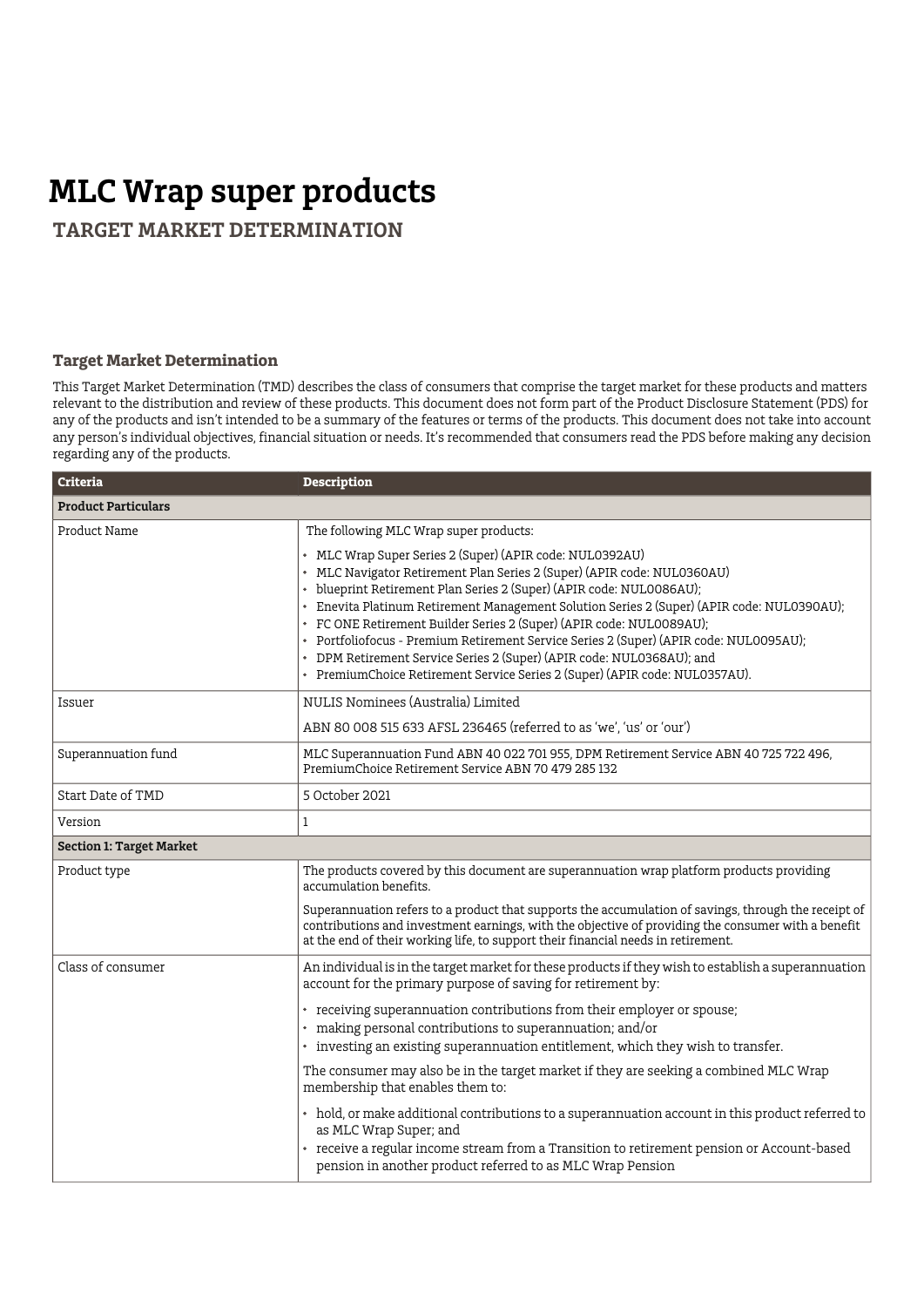## MLC Wrap super products Target Market Determination

| Key product attributes | The consumer is in the target market for these products if they want a product that offers one or more<br>of the following features or benefits:                                                                                                                                                                                                                                           |
|------------------------|--------------------------------------------------------------------------------------------------------------------------------------------------------------------------------------------------------------------------------------------------------------------------------------------------------------------------------------------------------------------------------------------|
|                        | • access to a concessionally taxed environment in which to invest their money;<br>• access to a range of investment options to choose from to invest according to their own needs and<br>objectives;                                                                                                                                                                                       |
|                        | • access to a range of investments that may not otherwise be available to them                                                                                                                                                                                                                                                                                                             |
|                        | • tax outcomes that arise from their own individual investment activities:                                                                                                                                                                                                                                                                                                                 |
|                        | • access to a cash account facility for the payment of fees and transacting purposes<br>• ability to request us to pay the insurance premiums for a separate superannuation life and disability<br>policy from their account, and/or                                                                                                                                                       |
|                        | • access to consolidated reporting, to help them manage and keep track of their superannuation<br>investments                                                                                                                                                                                                                                                                              |
| Investment offering    | These products offer a diverse investment menu which is designed to cater to consumers of varying<br>objectives, financial situation and needs.                                                                                                                                                                                                                                            |
|                        | The consumer is in the target market for these products if they wish to invest in any of the following<br>investment options: Term Deposits, Managed Accounts, Listed investments or Managed investment<br>Schemes.                                                                                                                                                                        |
|                        | Consumers who have simpler investment needs, can choose to limit their investment selection<br>to a sub-set of 'core' managed investment schemes and benefit from a reduced administration<br>fee.                                                                                                                                                                                         |
| Negative target market | <b>Preservation:</b>                                                                                                                                                                                                                                                                                                                                                                       |
|                        | Money paid into these products is subject to superannuation preservation laws and cannot be withdrawn<br>as cash until certain 'conditions of release' are satisfied. The products are generally not suitable for<br>individuals who want to invest 'ordinary' money and maintain immediate access to their investment<br>capital (unless they have met preservation age and are retired). |
|                        | <b>Investment risk:</b>                                                                                                                                                                                                                                                                                                                                                                    |
|                        | The products are not suitable for individuals who don't understand and accept that the investments<br>made available through these products are subject to an investment risk/return trade-off.                                                                                                                                                                                            |
|                        | Liquidity risk                                                                                                                                                                                                                                                                                                                                                                             |
|                        | Some investments made available through these products may not be suitable for individuals who need<br>immediate access to their funds. For example; in certain circumstances, the Responsible Entity of a<br>Managed Investment Scheme may deem it illiquid under the Corporations Act and only permit<br>withdrawals according to a defined 'withdrawal offer'.                          |

| Section 2: Distribution Channels, Conditions and Reporting |                                                                                                                                                                                                                      |  |  |  |
|------------------------------------------------------------|----------------------------------------------------------------------------------------------------------------------------------------------------------------------------------------------------------------------|--|--|--|
| Conditions for distributors                                |                                                                                                                                                                                                                      |  |  |  |
| Distribution channels                                      | These products may be distributed to consumers in the following ways:                                                                                                                                                |  |  |  |
|                                                            | • with the aid of a Licensee or their Authorised Representative (as defined by law) (known as a financial<br>adviser) who provides personal financial advice                                                         |  |  |  |
|                                                            | • by direct application, where we have approved a special purpose application                                                                                                                                        |  |  |  |
| Distribution conditions and restrictions                   | <b>Investment conditions</b>                                                                                                                                                                                         |  |  |  |
|                                                            | Distributors must take reasonable steps to adhere to any 'distribution conditions' set-out in any<br>Target Market Determinations for an investment that they recommend to, or select on behalf of,<br>the consumer. |  |  |  |
|                                                            | Advertising and promotional material                                                                                                                                                                                 |  |  |  |
|                                                            | The Distributor must not produce advertising or promotional materials in relation to these products<br>without our written consent.                                                                                  |  |  |  |
|                                                            |                                                                                                                                                                                                                      |  |  |  |